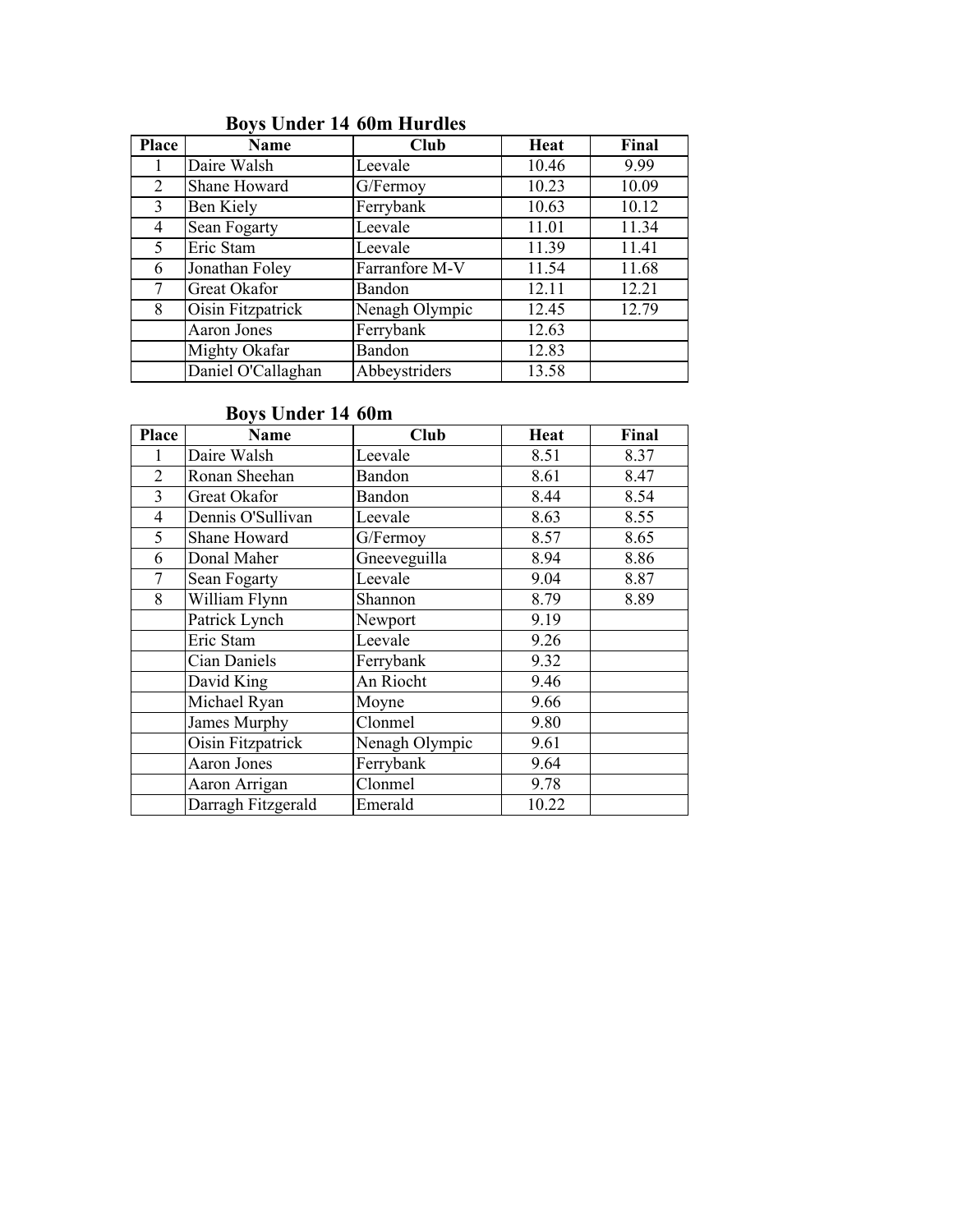| <b>Place</b>   | <b>Name</b>           | Club            | Heat    | Final   |
|----------------|-----------------------|-----------------|---------|---------|
|                | Sean Tobin            | Clonmel         | 2.31.57 | 2.28.01 |
| $\overline{2}$ | Ben Kiely             | Ferrybank       | 2.33.17 | 2.29.54 |
| 3              | Eamon Chesser         | Ennis Track     | 2.32.72 | 2.29.78 |
| $\overline{4}$ | Conor Cleary          | Kilmurry Ibk.   | 2.32.32 | 2.30.68 |
| 5              | William Flynn         | Shannon         | 2.36.92 | 2.32.73 |
| 6              | <b>James Murphy</b>   | Clonmel         | 2.38.38 | 2.34.99 |
| 7              | Michael Carey         | Clonmel         | 2.36.47 | 2.40.85 |
| 8              | Aaron Arrigan         | Clonmel         | 2.44.59 | 2.48.11 |
|                | Cian Daniels          | Ferrybank       | 2.39.01 |         |
|                | Michael Ryan          | Moyne           | 2.48.06 |         |
|                | Declan Keniry         | St. John's Cl   | 2.49.43 |         |
|                | <b>Conor Slattery</b> | St.Brendan's Ky | 2.53.25 |         |
|                | Peter Maher           | Ennis Track     | 2.55.64 |         |
|                | Darragh Fitzgerald    | Emerald         | 3.09.60 |         |
|                | Hugh McSweeney        | An Riocht       | 3.13.00 |         |
|                | Ryan Lynch            | W/Muskerry      | 3.13.88 |         |

# Boys Under 14 800m

# Boys Under 14 1km Walk

| Place          | Name                  | Club             | Final   |
|----------------|-----------------------|------------------|---------|
|                | Maurice O'Carroll     | St. Brendan's Ky | 6.49.69 |
|                | <b>Conor Slattery</b> | St.Brendan's Ky  | 8.01.05 |
| Disq           | Sean Fogarty          | Leevale          |         |
| $\sum_{i=1}^n$ | Eric Stam             | Leevale          |         |

# Boys Under 14 4 x 200m

| Place | Name | Club            | Final     |
|-------|------|-----------------|-----------|
|       |      | Leevale         | 1.53.1CBP |
|       |      | <b>Bandon</b>   | 2.00.5    |
|       |      | St.Brendan's Ky | 2.07.8    |

# Boys Under 15 60m Hurdles

| Place | Name               | Club                   | Final |
|-------|--------------------|------------------------|-------|
|       | Sipke Shaughnessy  | Bandon                 | 10.00 |
|       | Michael Godley     | <b>Tralee Harriers</b> | 10.20 |
|       | Diarmuid O'Connell | St ita's               | 11.82 |
|       | Dean Cronin        | <b>BIAC</b>            | 12.33 |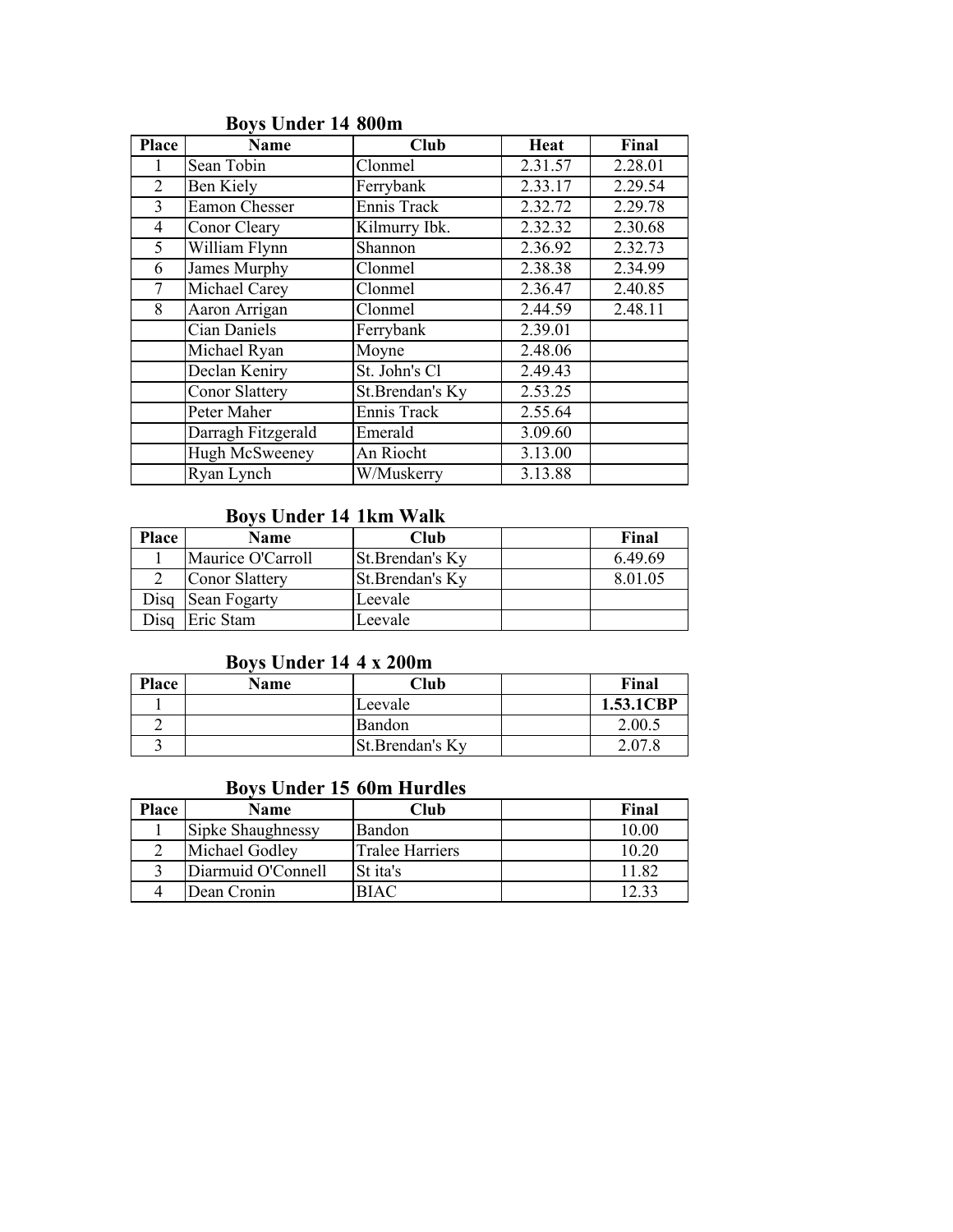| <b>Place</b> | Name                    | <b>Club</b>            | <b>Heat</b> | Final |
|--------------|-------------------------|------------------------|-------------|-------|
|              | Shane O'Connor          | St. Ita's              | 8.34        | 8.28  |
| 2            | Michael Godley          | <b>Tralee Harriers</b> | 8.34        | 8.3   |
| 3            | Aaron O'Regan           | Abbeystriders          | 8.42        | 8.39  |
| 4            | Shane O'Dwyer           | C.on-Suir              | 8.38        | 8.47  |
| 5            | <b>Fionn Carew</b>      | Limerick               | 8.53        | 8.56  |
| 6            | Diarmuid O'Connell      | St. Ita's              | 8.68        | 8.84  |
|              | Patrick Brislane        | St. Ita's              | 8.85        | 8.87  |
| 8            | Shane Fitzgerald        | Emerald                | 8.49        | 8.92  |
|              | Darren Lynch            | Ennis Track            | 8.91        |       |
|              | Drew McLean             | Bilboa                 | 8.93        |       |
|              | James Greene            | Ferrybank              | 8.98        |       |
|              | Daniel Lonergan         | St.Brendan's Ky        | 9.02        |       |
|              | Eamonn Lenihan          | Marian                 | 9.11        |       |
|              | Ian Curran              | An Ghaeltacht          | 9.13        |       |
|              | <b>Edmond Morrissey</b> | Clonmel                | 9.23        |       |
|              | Kevin Connellan         | St. Cronan's           | 9.47        |       |
|              | Donnacha Dunne          | Moyne                  | 9.80        |       |

# Boys Under 15 60m

# Boys Under 15 800m

| Place          | Name             | Club               | <b>Heat</b> | Final   |
|----------------|------------------|--------------------|-------------|---------|
| 1              | Dean Cronin      | <b>BIAC</b>        | 2.23.32     | 2.16.71 |
| $\overline{2}$ | Alan Ryan        | Tipp, Town         | 2.28.48     | 2.16.79 |
| $\overline{3}$ | Aidan Kearney    | Ennis Track        | 2.33.83     | 2.21.45 |
| 4              | Shane Fitzgerald | Emerald            | 2.26.15     | 2.22.09 |
| $\overline{5}$ | Eoin Enright     | St. Cronan's       | 2.24.66     | 2.24.31 |
| 6              | Christy O'Brien  | Thurles Crokes     | 2.26.09     | 2.27.55 |
| 7              | Eoin Brew        | St. John's Cl      | 2.33.40     | 2.31.04 |
| 8              | Gary Cantwell    | <b>KCK</b>         | 2.29.63     | 2.31.41 |
| 9              | James Greene     | Ferrybank          | 2.34.35     | 2.34.93 |
| 10             | Darragh Kenny    | <b>BIAC</b>        | 2.31.10     | 2.41.00 |
|                | David Hogan      | Lios Tuathail      | 2.34.05     |         |
|                | Darren Lynch     | <b>Ennis Track</b> | 2.34.12     |         |
|                | Mark O'Sullivan  | <b>Bandon</b>      | 2.35.56     |         |
|                | Drew McLean      | Bilboa             | 2.36.92     |         |
|                | Eamonn Lenihan   | Marian             | 2.37.21     |         |
|                | Donnacha Dunne   | Moyne              | 2.41.87     |         |
|                | Darragh Carroll  | Ferrybank          | 2.44.10     |         |
|                | Kevin Connellan  | St. Cronan's       | 2.44.73     |         |
|                | Finnain Tobin    | Carbery Harriers   | 2.45.54     |         |
|                | Evan Hickey      | Clonmel            | 2.45.58     |         |
|                | Luke Evans       | St.Brendan's Ky    | 2.45.73     |         |
|                | Kevin Chesser    | Ennis Track        | 2.46.66     |         |
|                | Philip McCormack | Clonmel            | 2.48.62     |         |
|                | Kevin Hayes      | Carbery Harriers   | 2.59.26     |         |
|                | Ian Curran       | An Ghaeltacht      | <b>DNF</b>  |         |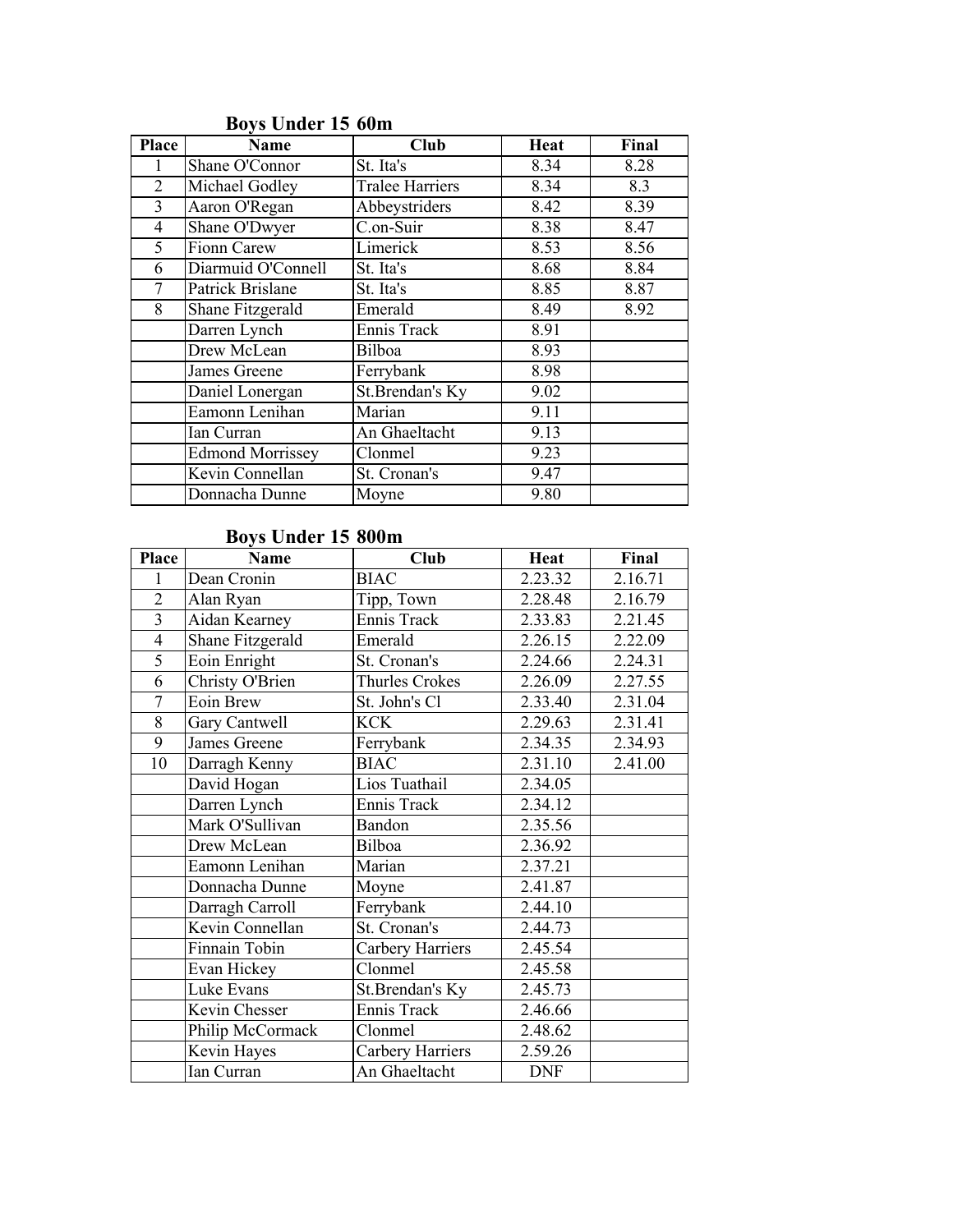## Boys Under 15 1km Walk

| <b>Place</b> | <b>Name</b>                         | Club             | Final   |
|--------------|-------------------------------------|------------------|---------|
|              | Eoin O'Muircheartaigh Lios Tuathail |                  | 5.49.86 |
|              | <b>Mark Dineen</b>                  | St. Brendan's Ky | 6.39.86 |
|              | Disq Ray Dineen                     | St.Brendan's Ky  |         |

#### Boys Under 15 4 x 200m

| <b>Place</b> | <b>Name</b> | Club            | Heat | Final  |
|--------------|-------------|-----------------|------|--------|
|              |             | St. Ita's       |      | 1.52.7 |
|              |             | Bandon          |      | 1.55.5 |
|              |             | Ferrybank       |      | 2.02.3 |
|              |             | St.Brendan's Ky |      | 2.07   |

# Boys Under 16 60m Hurdles

| Place | Name                       | Club                   | Heat  | Final      |
|-------|----------------------------|------------------------|-------|------------|
|       | Patrick Maher              | Ind.                   | 8.96  | 8.97       |
| 2     | Edmond O'Halloran          | Leevale                | 9.17  | 9.14       |
| 3     | <b>Stephen Murphy</b>      | Ferrybank              | 9.49  | 9.42       |
| 4     | David Roberts              | C.on-Suir              | 9.69  | 9.55       |
| 5     | Diarmuid Hickey            | Riverstick-Kinsale     | 10.21 | 10.33      |
| 6     | Thomas Barr                | Ferrybank              | 10.79 | 10.65      |
|       | Oisin Kenny                | Kilmurry Ibk.          | 10.68 | 11.1       |
| 8     | Danny O'Connor             | <b>Tralee Harriers</b> | 10.54 | <b>DNS</b> |
| 9     | <b>Christopher Buckley</b> | Dooneen                | 11.64 |            |

# Boys Under 16 60m

| <b>Place</b>   | <b>Name</b>                | <b>Club</b>        | <b>Heat</b> | Final |
|----------------|----------------------------|--------------------|-------------|-------|
|                | Patrick Maher              | Ind.               | 7.77        | 7.72  |
| 2              | Nathan Jege                | Dooneen            | 7.82        | 7.76  |
| 3              | Ryan O'Neill               | Abbeystriders      | 7.92        | 7.89  |
| $\overline{4}$ | Padraig Whelan             | Lios Tuathail      | 7.90        | 7.9   |
| 5              | Mark Daly                  | Bilboa             | 7.99        | 8.01  |
| 6              | Edmond O'Halloran          | Leevale            | 8.05        | 8.04  |
| 7              | Stephen Murphy             | Ferrybank          | 7.95        | 8.07  |
| 8              | David Roberts              | C.on-Suir          | 8.03        | 8.09  |
|                | Diarmuid Hickey            | Riverstick-Kinsale | 8.14        |       |
|                | Padraig Sheehan            | Bandon             | 8.16        |       |
|                | David Dillon               | Dooneen            | 8.40        |       |
|                | Oisin Kenny                | Kilmurry Ibk.      | 8.58        |       |
|                | <b>Shane Prout</b>         | Coolquill          | 8.61        |       |
|                | Conail Hardesty            | C.on Suir          | 8.67        |       |
|                | Kyran Wallace              | Ferrybank          | 8.85        |       |
|                | <b>Christopher Buckley</b> | Dooneen            | 9.06        |       |
|                | David Dunne                | Moyne              | 9.44        |       |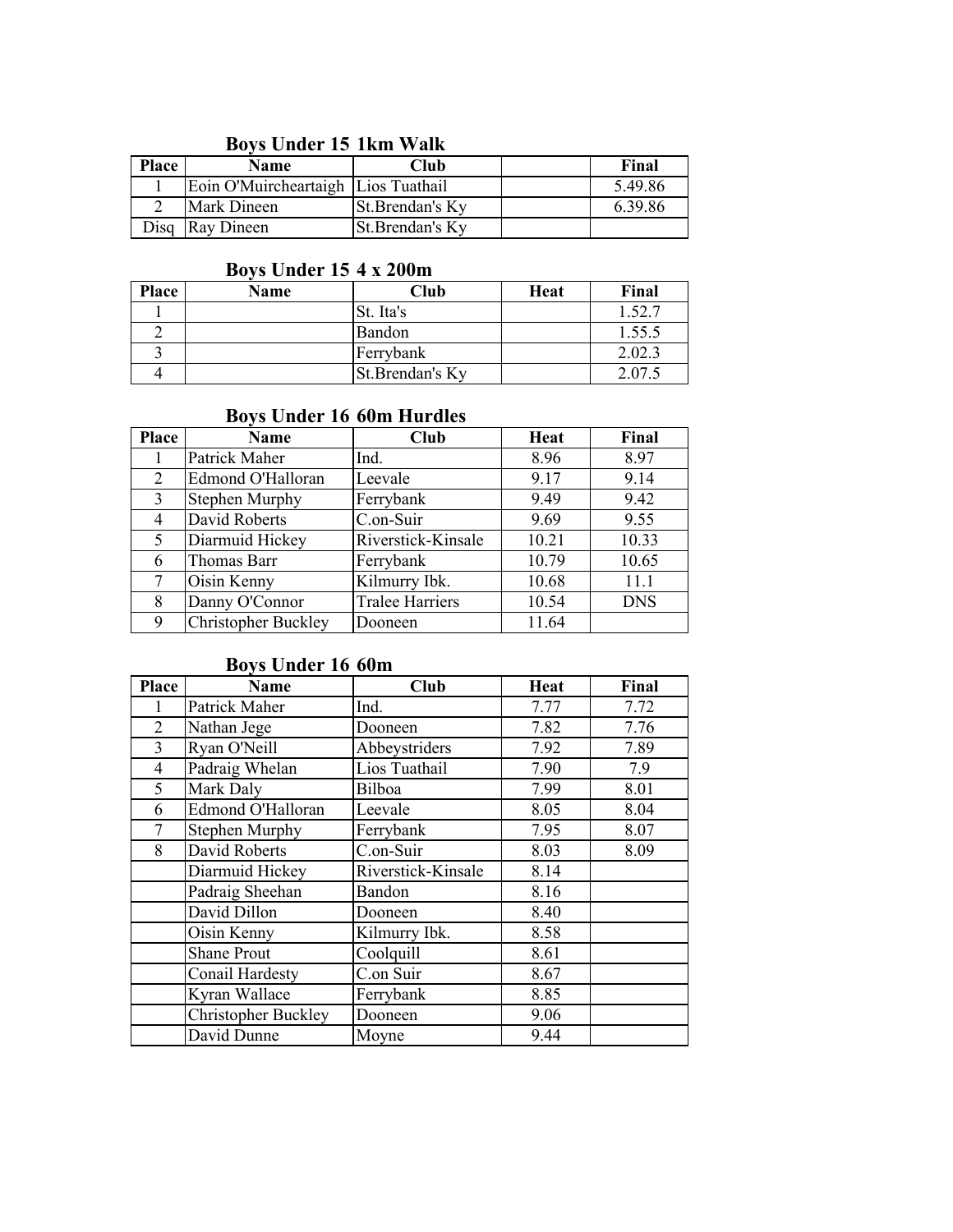| <b>Place</b> | <b>Name</b>             | Club           | Heat  | Final |
|--------------|-------------------------|----------------|-------|-------|
|              | Stephen Murphy          | Ferrybank      | 25.53 | 25.32 |
| 2            | Padraig Whelan          | Lios Tuathail  | 25.50 | 25.34 |
| 3            | Patrick Maher           | Ind.           | 25.63 | 25.41 |
| 4            | David Roberts           | C.on-Suir      | 26.10 | 25.54 |
|              | Edmond O'Halloran       | Leevale        | 26.15 |       |
|              | Gerard Browne           | Ennis Track    | 26.59 |       |
|              | David Dillon            | Dooneen        | 28.01 |       |
|              | Donal Brennan           | Ferrybank      | 28.10 |       |
|              | Padraig Sheehan         | <b>Bandon</b>  | 28.35 |       |
|              | Denis Hayes             | Farranfore M-V | 28.98 |       |
|              | Kyran Wallace           | Ferrybank      | 31.00 |       |
|              | <b>Jonathon Desmond</b> | W/Muskerry     | 36.70 |       |

# Boys Under 16 200m

# Boys Under 16 800m

| Place | <b>Name</b>            | Club          | Heat | Final      |
|-------|------------------------|---------------|------|------------|
|       | Shane Quinn            | Ferrybank     |      | 2.04.85CBP |
| 2     | Michael O'Sullivan     | W/Muskerry    |      | 2.07.23    |
| 3     | Liam Markham           | St. Mary's Cl |      | 2.09.78    |
| 4     | <b>Thomas Roantree</b> | C.on-Suir     |      | 2.10.94    |
| 5     | <b>Gerard Browne</b>   |               |      | 2.14.04    |
| 6     | <b>Conail Hardesty</b> | C.on Suir     |      | 2.18.99    |
|       | Paraic Cooney          | Ferrybank     |      | 2.25.01    |
| 8     | Jonathon Desmond       | W/Muskerry    |      | 2.44.72    |
| Q     | Jonathan Corbett       | Ennis Track   |      | 2.47.86    |

# Boys Under 16 1500m

| <b>Place</b> | Name               | Club          | Heat | Final   |
|--------------|--------------------|---------------|------|---------|
|              | Liam Markham       | St. Mary's Cl |      | 4.34.86 |
|              | Michael O'Sullivan | W/Muskerry    |      | 4.35.87 |
|              | Cathal O'Connor    | Dooneen       |      | 4.37.69 |
|              | Dara Chesser       | Ennis Track   |      | 4.39.85 |
|              | David Curtin       | Kilmurry Ibk. |      | 5.36.34 |

# Boys Under 16 1.5km Walk

| Place | Name             | Club         | Heat | Final    |
|-------|------------------|--------------|------|----------|
|       | Shane O'Loughlin | Kilnaboy     |      | 7.51.76  |
|       | Gearoid Sheehy   | Bilboa       |      | 8.81.59  |
|       | Gavin Crowley    | Gneeveguilla |      | 9.41.13  |
|       | Philip McGrath   | Clonmel      |      | 10.28.22 |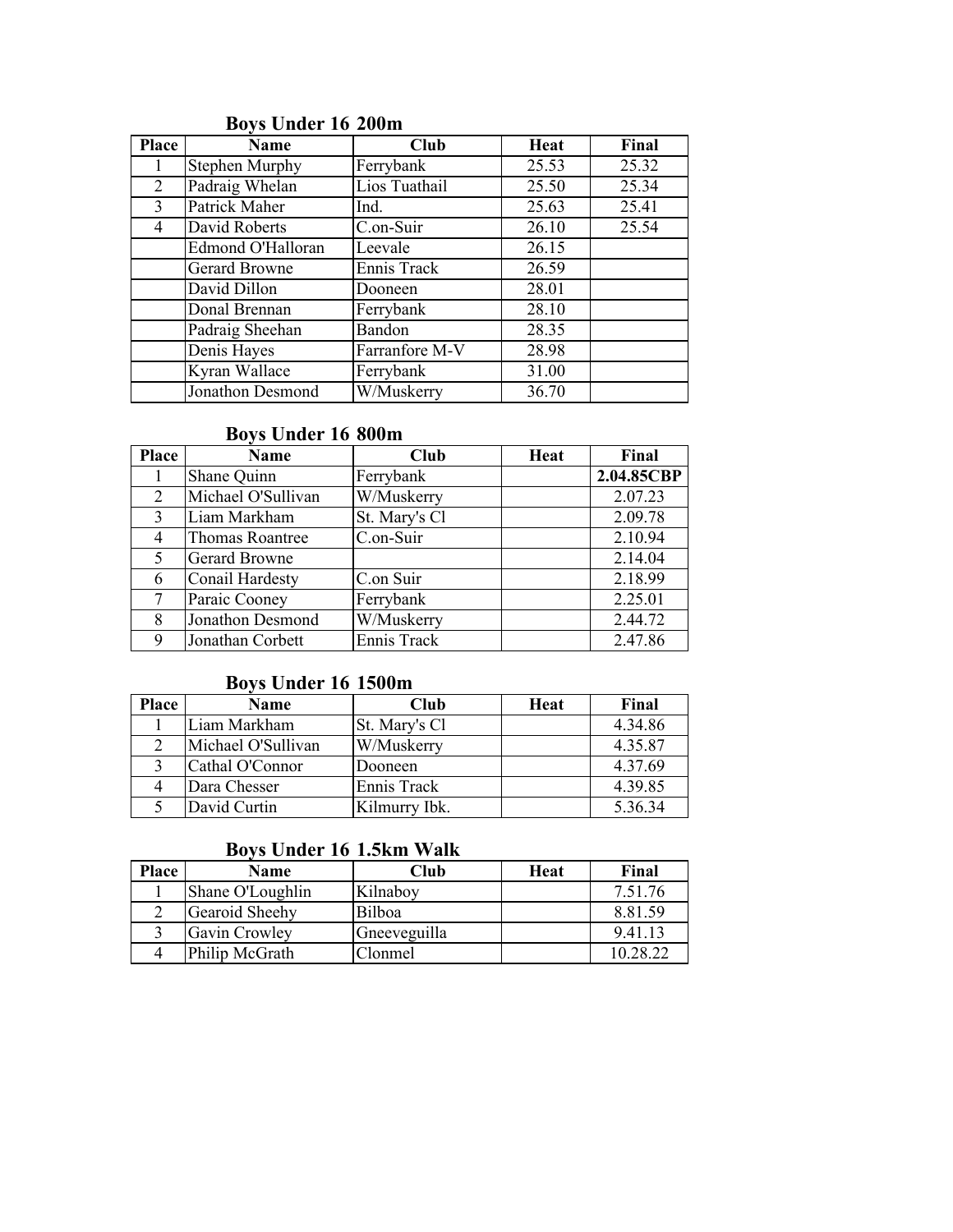# Boys Under 16 4 x 200m

| Place | Name | Club          | Heat | Final  |
|-------|------|---------------|------|--------|
|       |      | Lios Tuathail |      | 1.44.4 |
|       |      | C.on-Suir     |      | 1.45.8 |
|       |      | Dooneen       |      | 1.47.4 |
|       |      | Ferrybank     |      | 1.49.7 |

#### Boys Under 17 60m Hurdles

| Place | Name                       | Club               | Heat | Final |
|-------|----------------------------|--------------------|------|-------|
|       | <b>Christopher Murnane</b> | Leevale            |      |       |
|       | Keith Smith                | C.on-Suir          |      | 9.53  |
|       | Niall Stanley              | Riverstick-Kinsale |      |       |

### Boys Under 17 60m

| <b>Place</b>   | <b>Name</b>               | Club                   | Heat | Final |
|----------------|---------------------------|------------------------|------|-------|
|                | Christopher Murnane       | Leevale                | 7.56 | 7.49  |
| $\overline{2}$ | Conal O'Callaghan         | Spa Muckross           | 7.56 | 7.51  |
| 3              | <b>Timothy Harrington</b> | Bandon                 | 7.62 | 7.54  |
| 4              | Mark Fitzgerald           | Marian                 | 7.79 | 7.55  |
| 5 <sup>1</sup> | Cian Foley                | <b>Tralee Harriers</b> | 7.76 | 7.78  |
| 6              | Paul Stack                | Leevale                | 7.75 | 7.8   |
|                | Robin Healy               | Limerick               | 7.77 | 7.88  |
| 8              | Darragh Kervick           | C.on Suir              | 7.84 | 7.91  |
|                | Niall Stanley             | Riverstick-Kinsale     | 7.87 |       |
|                | Ciaran O'Donnell          | Emerald                | 8.13 |       |
|                | David O'Donoghue          | Leevale                | 8.23 |       |
|                | Keith Smith               | C.on-Suir              | 8.23 |       |
|                | Kevin O'Loughlin          | C.on Suir              | 8.37 |       |
|                | Patrick Culhane           | Dooneen                | 8.54 |       |
|                | Michael Keating           | Dooneen                | 8.77 |       |

#### Boys Under 17 200m

| <b>Place</b> | <b>Name</b>       | Club                   | Heat  | Final |
|--------------|-------------------|------------------------|-------|-------|
|              | Paul Stack        | Leevale                | 24.64 | 24.29 |
| 2            | Conal O'Callaghan | Spa Muckross           | 24.65 | 24.36 |
| 3            | Mark Fitzgerald   | Marian                 | 24.82 | 24.62 |
| 4            | Darragh Kervick   | C.on Suir              | 25.23 | 25.94 |
|              | Niall Stanley     | Riverstick-Kinsale     | 25.52 |       |
|              | Cian Foley        | <b>Tralee Harriers</b> | 26.23 |       |
|              | Keith Smith       | C.on-Suir              | 26.99 |       |
|              | David O'Donoghue  | Leevale                | 27.50 |       |
|              | John Butler       | Nenagh Olympic         | 27.58 |       |
|              | Kevin O'Loughlin  | C.on Suir              | 28.02 |       |
|              | Ciaran O'Donnell  | Emerald                | 28.62 |       |
|              | Michael Keating   | Dooneen                | 29.51 |       |
|              | John L. Murray    | W/Muskerry             | 30.76 |       |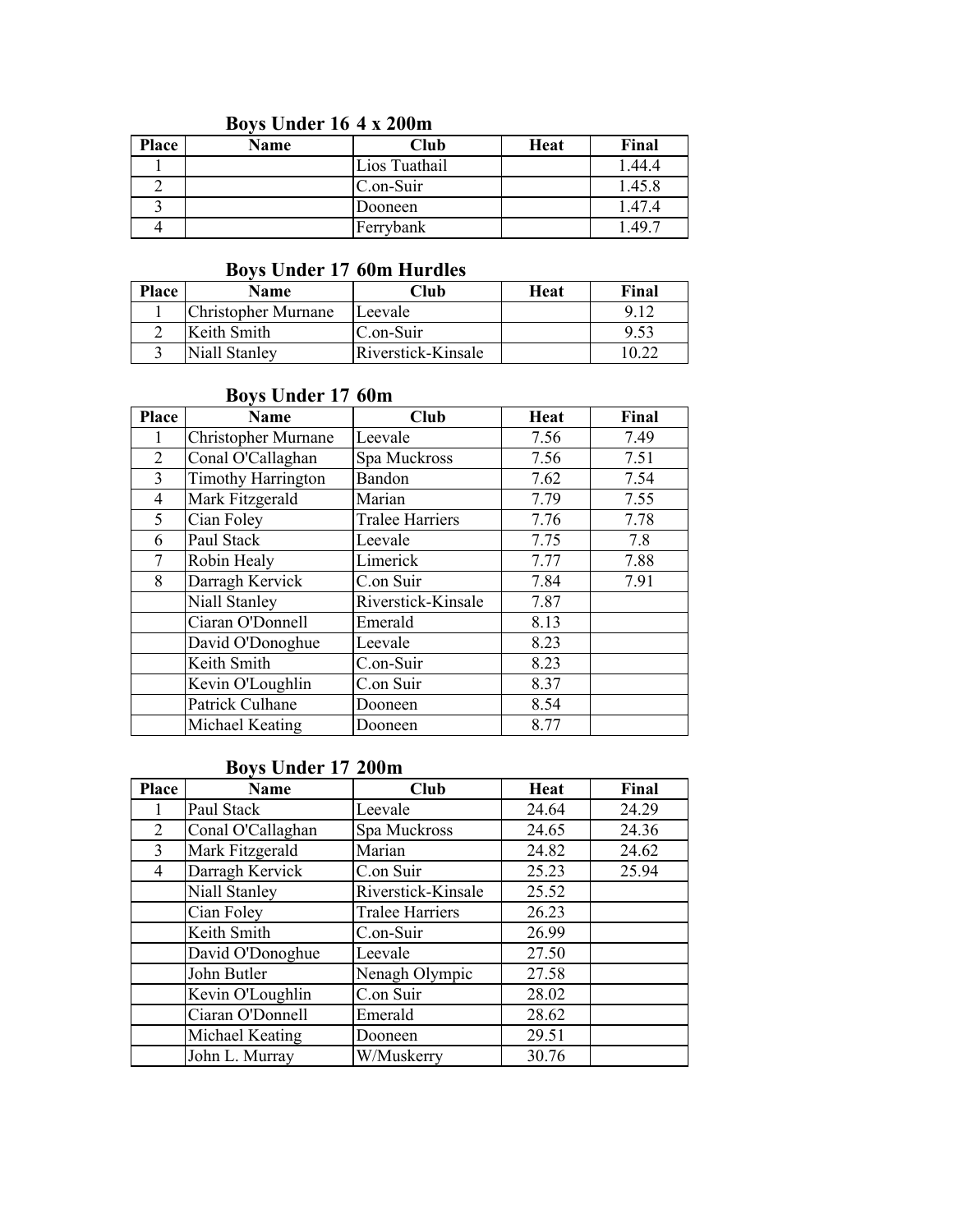| <b>Place</b> | <b>Name</b>        | Club        | Heat | Final   |
|--------------|--------------------|-------------|------|---------|
|              | John Francis       | Ferrybank   |      | 2.08.73 |
|              | <b>Brian Power</b> | Ferrybank   |      | 2.21.07 |
| 3            | Brendan Lynch      | W/Muskerry  |      | 2.23.60 |
|              | Daniel Norris      | C.on-Suir   |      | 2.24.77 |
| 5            | Niall Hanley       | Dooneen     |      | 2.28.48 |
|              | James Maher        | Ennis Track |      | 2.31.05 |
|              | John L. Murray     | W/Muskerry  |      | 2.47.01 |

### Boys Under 17 800m

#### Boys Under 17 1500m

| <b>Place</b> | Name            | Club                  | Heat | Final   |
|--------------|-----------------|-----------------------|------|---------|
|              | John Francis    | Ferrybank             |      | 4.19.64 |
|              | Ryan Creech     | Leevale               |      | 4.32.29 |
|              | Vincent Mulumby | <b>Thurles Crokes</b> |      | 4.45.12 |
|              | Brian Power     | Ferrybank             |      | 5.01.05 |

### Boys Under 17 1.5km Walk

| <b>Place</b> | <b>Name</b>        | 7lub    | Heat | Final   |
|--------------|--------------------|---------|------|---------|
|              | Dean Looby         | Clonmel |      | 9.08.74 |
| DSO          | <b>Chris Power</b> | Clonmel |      |         |

#### Boys Under 17 4 x 200m

| Place                   | Name | Club      | Heat | Final  |
|-------------------------|------|-----------|------|--------|
|                         |      | Leevale   |      | 1.41.4 |
|                         |      | C.on-Suir |      | 1.45.3 |
|                         |      | Ferrybank |      | .46.7  |
| $\cdot$ $\cdot$<br>dısa |      | Dooneen   |      |        |

#### Boys Under 18 60m Hurdles

| Place | <b>Name</b>   | Club      | Heat | Final |
|-------|---------------|-----------|------|-------|
|       | Gavin Kennedy | Ferrybank |      | 9.50  |
|       | Alan Corcoran | Ferrybank |      | 9.66  |

# Boys Under 18 60m

| <b>Place</b> | <b>Name</b>                | Club                   | Heat | Final |
|--------------|----------------------------|------------------------|------|-------|
|              | <b>Christopher Russell</b> | Ferrybank              |      | 7.27  |
| 2            | <b>Ben McGilton</b>        | <b>Tralee Harriers</b> |      | 7.32  |
| 3            | Shane Conway               | Bandon                 |      | 7.48  |
| 4            | David Quilligan            | Leevale                |      | 7.57  |
| 5            | <b>Billy Ryan</b>          | Ferrybank              |      | 7.71  |
| 6            | Chris Kelleher             |                        |      | 8.08  |
|              | Matthew McDonnell          | Dooneen                |      | 8.11  |
| 8            | Robert Cunningham          | Limerick               |      | 8.26  |
| 9            | Liam Lynch                 | Bilboa                 |      | 8.52  |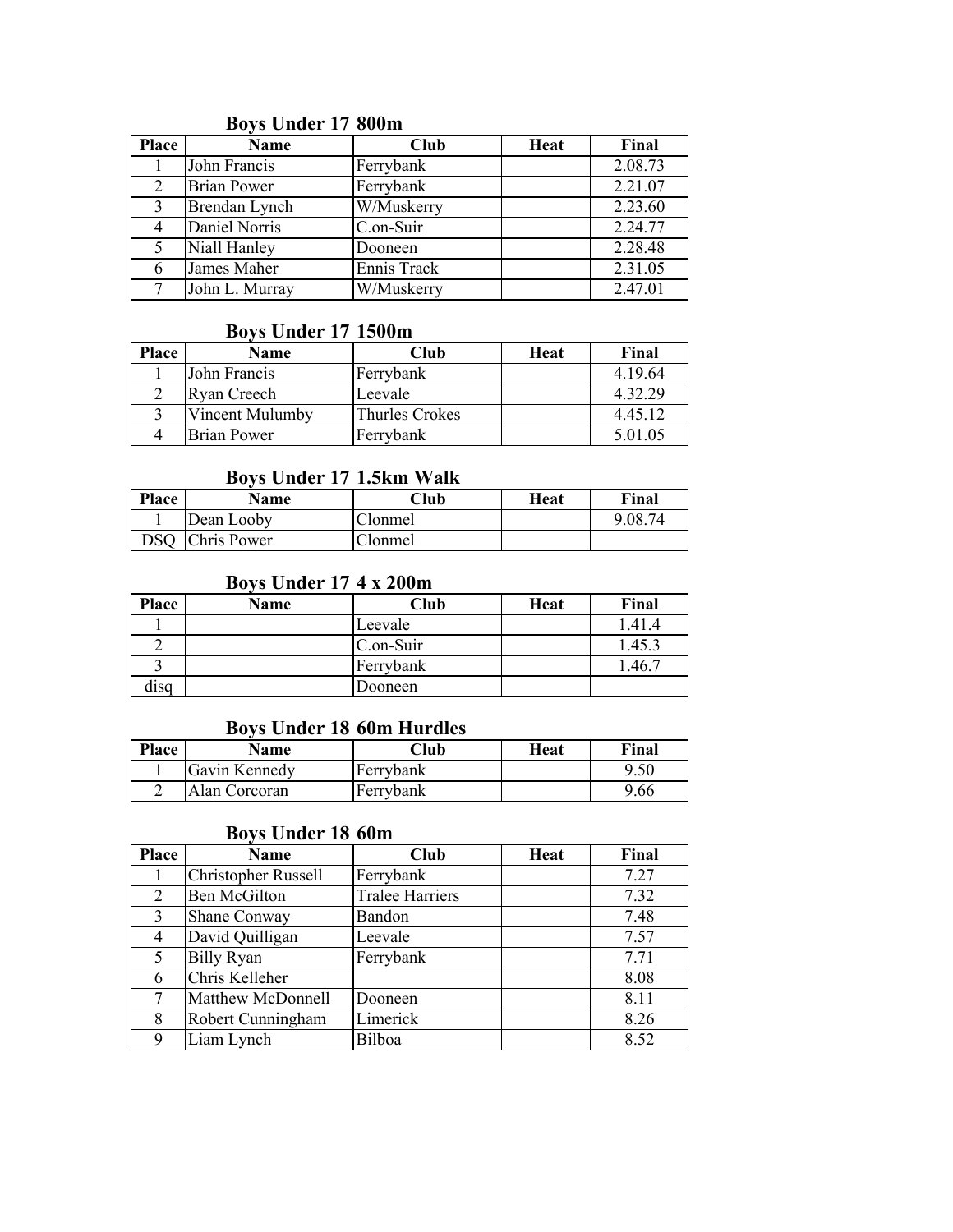| Place | <b>Name</b>                | Club       | Heat  | Final    |
|-------|----------------------------|------------|-------|----------|
|       | <b>Christopher Russell</b> | Ferrybank  | 23.64 | 22.94CBP |
| 2     | Shane Conway               | Bandon     | 23.83 | 23.54    |
| 3     | David Quilligan            | Leevale    | 23.90 | 23.89    |
| 4     | Cathal Owens               | Leevale    | 24.06 | 23.40    |
|       | Finbarr Horgan             | Clonmel    | 24.16 |          |
|       | <b>Billy Ryan</b>          | Ferrybank  | 24.54 |          |
|       | Alan Corcoran              | Ferrybank  | 24.83 |          |
|       | Matthew McDonnell          | Dooneen    | 26.07 |          |
|       | Chris Kelleher             | Leevale    | 26.47 |          |
|       | John O'Heney               | Tipp, Town | 26.66 |          |
|       | Robert Cunningham          | Limerick   | 28.16 |          |

# Boys Under 18 200m

# Boys Under 18 400m

| Place | Name              | Club                  | Heat | Final    |
|-------|-------------------|-----------------------|------|----------|
|       | Finbarr Horgan    | Clonmel               |      | 52.06CBP |
| 2     | Cathal Owens      | Leevale               |      | 53.09    |
| 3     | <b>Billy Ryan</b> | Ferrybank             |      | 54.32    |
|       | Alan Corcoran     | Ferrybank             |      | 54.64    |
|       | Gavin Kennedy     | Ferrybank             |      | 54.69    |
| 6     | Gerard O'Reilly   | St.Mary's Lk.         |      | 59.74    |
|       | Robert Cunningham | Limerick              |      | 1.01.10  |
| 8     | Thomas Cullen     | <b>Thurles Crokes</b> |      | 1.05.73  |

# Boys Under 18 800m

| Place | <b>Name</b>             | <b>Club</b>           | Heat | Final   |
|-------|-------------------------|-----------------------|------|---------|
|       | Keith Maher             | <b>Thurles Crokes</b> |      | 2.03.18 |
| 2     | Finbarr Horgan          | Clonmel               |      | 2.03.80 |
| 3     | David Tobin             | <b>Thurles Crokes</b> |      | 2.07.47 |
|       | Denis Sheehan           | Gneeveguilla          |      | 2.11.80 |
| 5     | <b>Anthony Hennessy</b> | Bandon                |      | 2.12.41 |
| 6     | <b>Tomas Bradley</b>    | An Riocht             |      | 2.14.42 |
|       | Cathal O'Connor         | Dooneen               |      | 2.16.25 |
|       | Colm Nolan              | Clonmel               |      | 2.24.81 |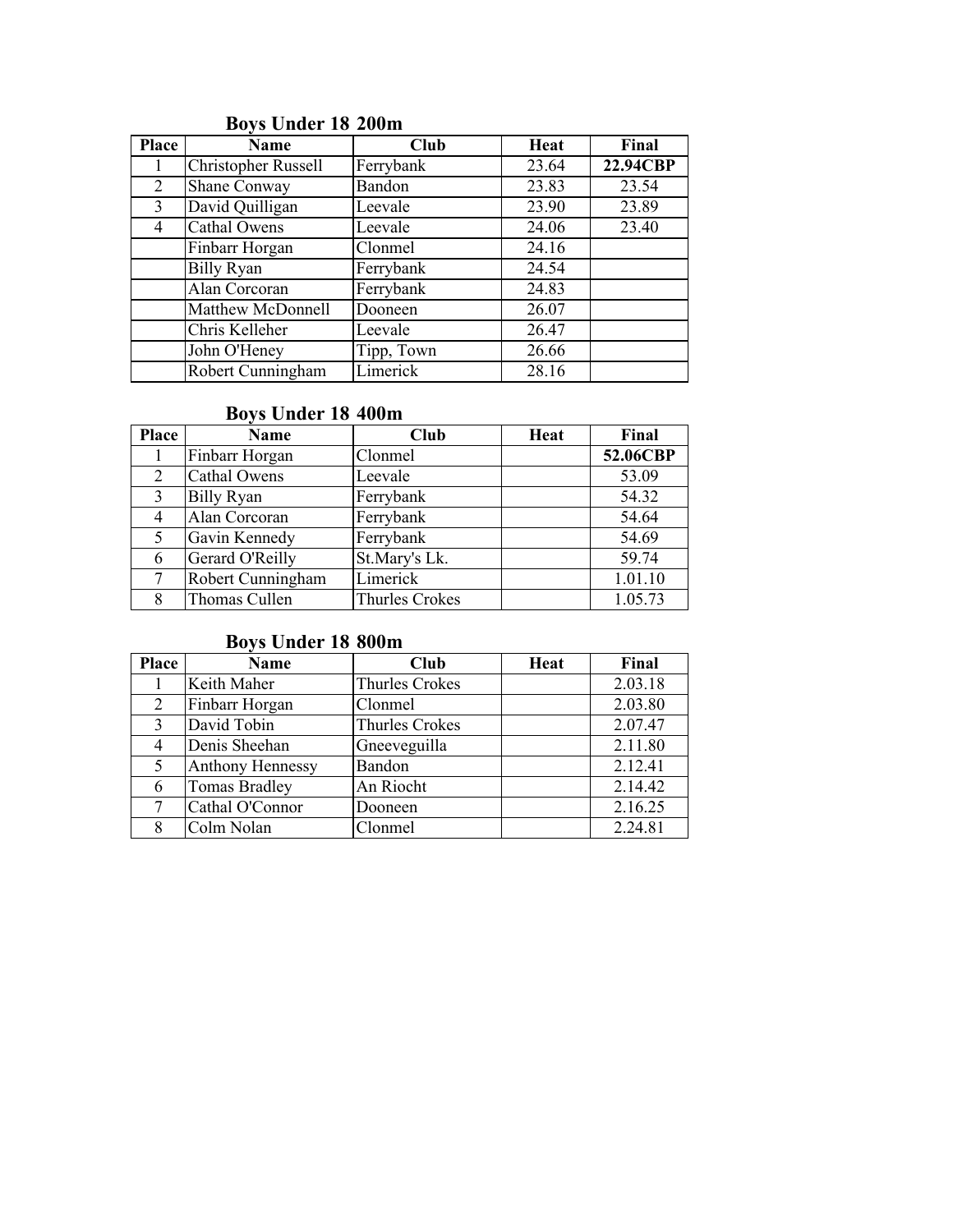| <b>Place</b> | <b>Name</b>          | Club                  | Heat | Final   |
|--------------|----------------------|-----------------------|------|---------|
|              | Keith Maher          | Thurles Crokes        |      | 4.14.14 |
| 2            | David Tobin          | Thurles Crokes        |      | 4.24.12 |
| 3            | Patrick Flynn        | Ferrybank             |      | 4.28.46 |
| 4            | <b>Tomas Bradley</b> | An Riocht             |      | 4.31.08 |
| 5            | Denis Sheehan        | Gneeveguilla          |      | 4.44.32 |
| 6            | Chris O'Malley       | Farranfore M-V        |      | 4.47.11 |
|              | Sean O'Flynn         | Ennis Track           |      | 4.48.56 |
| 8            | Fergal Smithwick     | Marian                |      | 4.53.70 |
| 9            | Colm Nolan           | Clonmel               |      | 4.55.44 |
| 10           | Christopher O'Grady  | Dooneen               |      | 4.59.87 |
| 11           | Thomas Cullen        | <b>Thurles Crokes</b> |      | 5.00.96 |
| 12           | Stephen Walter       | Leevale               |      | 5.40.54 |

# Boys Under 18 1500m

|              | <b>Boys Under 18 1.5km Walk</b> |                |      |         |
|--------------|---------------------------------|----------------|------|---------|
| <b>Place</b> | <b>Name</b>                     | Club           | Heat | Final   |
|              | Niall Prendeville               | Farranfore M-V |      | 7.00.84 |

### Boys Under 18 4 x 200m

| <b>Place</b> | <b>Name</b> | Club          | Heat | Final  |
|--------------|-------------|---------------|------|--------|
|              |             | Leevale       |      | 1.35.9 |
|              |             | Ferrybank     |      | 1.38.2 |
|              |             | <b>Bandon</b> |      | 1.41.4 |
|              |             | Dooneen       |      | .48.9  |

# Boys Under 19 60m Hurdles

| Place | Name             | $\mathbb C$ lub | Heat | Final |
|-------|------------------|-----------------|------|-------|
|       | Brendan O'Connor | Beara           |      | .70   |

# Boys Under 19 60m

| Place | Name              | Club                   | Heat | Final |
|-------|-------------------|------------------------|------|-------|
|       | David Boyd        | <b>Tralee Harriers</b> |      | 7.42  |
| 2     | Ciaran Kenny      | <b>BIAC</b>            |      | 7.44  |
| 3     | Brendan O'Connor  | Beara                  |      | 7.52  |
| 4     | Niall Counihan    | Dooneen                |      | 7.65  |
| 5     | Chris Spearman    | Bandon                 |      | 7.68  |
| 6     | Michael Kelliher  | <b>Tralee Harriers</b> |      | 7.82  |
|       | Cian Costello     | Dooneen                |      | 7.85  |
| 8     | Morgan Carparelli | Ferrybank              |      | 7.94  |
| 9     | Joseph Burns      | Gneeveguilla           |      | 8.24  |